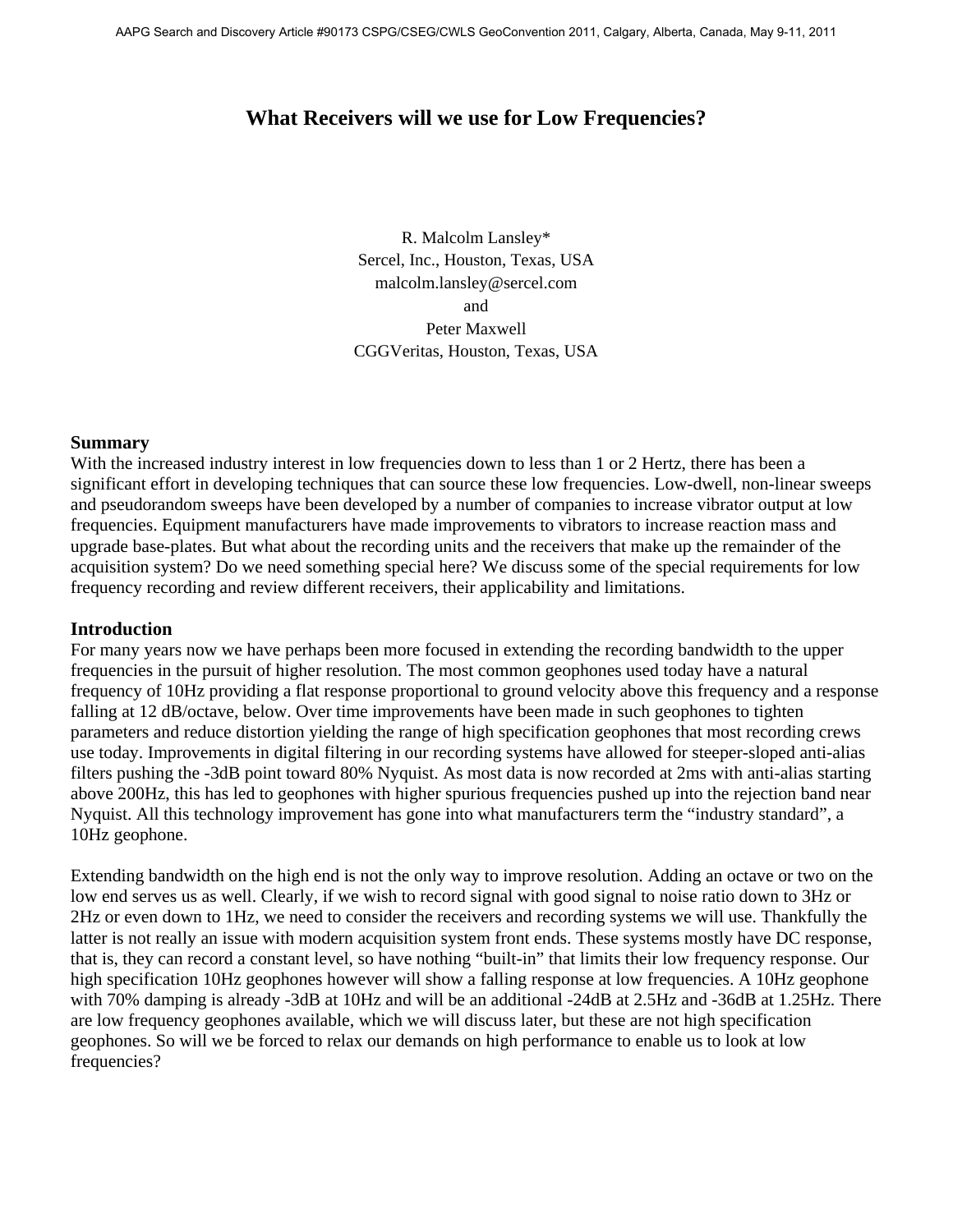Another sensor type that is available these days is the MEMS sensor. These digital sensors also have a DC response and so are favorable for low frequency recording. However, experience has shown that their application has to be considered carefully. In conditions with extremely low ambient noise the internal noise of the sensors may become the dominant noise source, more on this later.

The electronics in the recording system also produce noise, thermal or Johnson noise. This noise is a function of temperature but is also frequency dependent. Typically electronics will exhibit an effect roughly proportional to 1/frequency that means that the random electronic noise will increase as frequency reduces. A similar 1/f effect is seen in MEMS sensors.

# **Low frequency challenges**

While acquiring vibrator data using conventional geophone receivers, we typically experience an overall 30dB/octave obstacle that must be overcome to recover useful low frequency energy. A combination of vibrator pump flow and reaction mass stroke can impose more than a 12-dB/octave constraint in and of itself (Sallas 2010); see Figure 1. The differentiation effect of the surface vibroseis source when going from ground force to far-field particle velocity adds a 6-dB/octave loss (Baeten, Fokkema and Ziolkowski 1988). Moreover, when 10 Hz geophones are used, another 12-dB/octave penalty is imposed below 10 Hz; see Figure 2. All these effects combine to produce a 30-dB/octave low frequency decay of the received signal. In dynamite surveying we should be better off, we do not have the 6-db/octave loss from ground force to far-field particle velocity; nor do we see the low frequency vibrator limitations. However we will still see the 12-dB/octave roll off from the geophone response. It should also be remembered that explosives do not provide a flat spectrum down to very low frequencies and the response may be quite variable depending upon ground conditions, charge size, hole depth, etc.

New source techniques have recently emerged that take into account the vibrator constraints and provide coherent energy to quite low frequencies. These techniques can help to reduce or eliminate the vibrator pump flow and mass stroke constraints.

There is nothing that we can do about the ground force to far field particle velocity attenuation, or to the natural energy radiation attenuation. To our advantage is that low frequencies tend to be less attenuated in travelling through the ground.

The -12-dB roll-off inherent in geophone design can be corrected for by inverse filtering; see Figures  $3 \& 4$ . This process flattens the geophone response below the natural frequency. It works well so long as there is adequate signal-to-(system) noise ratio; see Figure. 3. It should be noted that the self-noise of an analogue geophone is extremely low since this is caused by the thermal or Brownian motion of the air molecules surrounding the moving mass. Because the geophone low frequency roll-off is a mechanical effect it will reduce the signal and the ambient noise to the same degree, preserving signal-to-(ambient)noise ratio. However under some conditions, typically low signal strength, the amplitude of the signal from the geophone may fall below the noise floor or the recording system, then the signal to total noise ratio becomes compromised: see Figure 4. A significant benefit of analogue geophones in such cases with very low levels of signal is that their output may be summed in arrays to improve the signal-to-noise (both ambient and system) ratio. Typically, with reasonable signal strength, we can flatten the geophone response to about 2 octaves below the natural frequency, so for a 10Hz geophone we can get down to about 2.5Hz. Some companies have built sensors that use higher frequency geophones with electronic, non-linear amplification to make their output flat to lower frequencies. This is utilizing inverse filtering in the sensor unit. Modern, 24-bit recording systems typically have DC coupled inputs. That is to say that they do not have input transformers or DC blocking filters that impose a low cut response. This means that they have an inherently flat response that helps in recording low frequencies. One exception is when connecting a high impedance sensor such as a (streamer) hydrophone. The combination of the capacitance of the hydrophone (or streamer group) with the input impedance of the 24-bit digitizer form an RC circuit that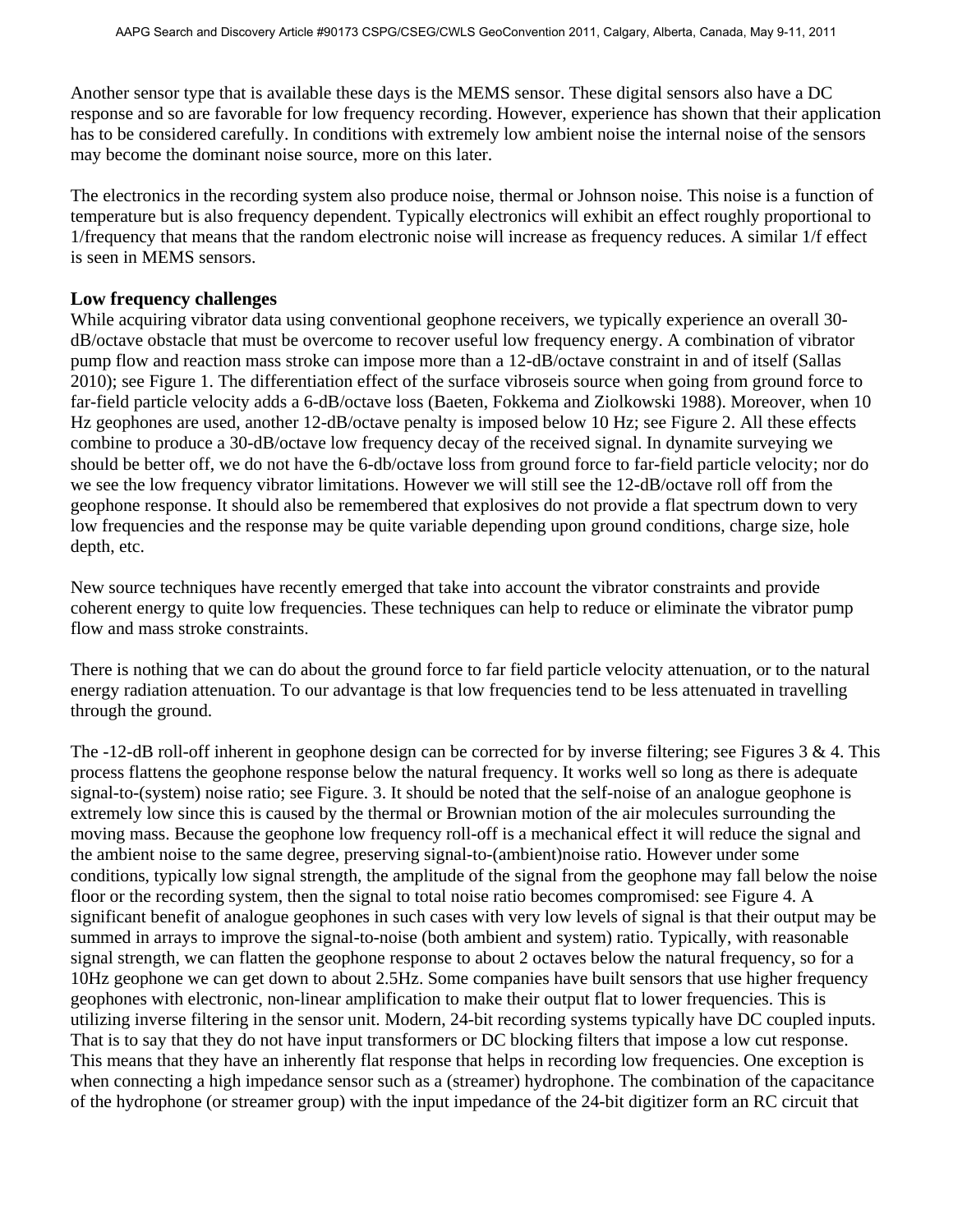imposes a low cut filter (-6-dB) and so limits the very low frequencies. Typically this low cut is set at about 3Hz. In land systems this is not an issue because the geophones, or strings of geophones, we use do not have high enough impedance.

Other influencing factors come from the recording system. By its electronic nature there will be some 1/f noise effect in the input circuitry. This effect raises the noise floor at low frequencies proportional to 1/frequency, so the lower frequency we record the higher the random noise contribution from the electronics themselves. This noise is thermal or Johnson noise in the electronics. It is random in nature and so will attenuate through summing. The electronics can also show DC offset. This offset is frequently introduced in the A/D converter and biases the data positive or negative. The offset can be removed by computing an average value over a record and then subtracting that value from all samples. Modern systems do this as part of the acquisition process. If very long recordings are made this offset can change over time causing a drift effect that may look like a very low frequency, usually of period much greater than 1s. The low frequency drift can be removed by low-cut filtering.

By using geophones with lower natural frequencies we can maintain sensitivity to lower frequencies and then inverse filter to very low frequencies. The drawback with this solution is that low frequency geophones are not built with the same high specifications as the 10Hz high performance phones. This means we compromise on distortion, close tolerances, etc. Additionally lower frequency geophones tend to be larger, heavier, more expensive and less robust, the latter being the main issue for seismic field use. A physical consequence of lowering natural frequency is a lower tilt tolerance. As a consequence, low natural frequency geophones must be planted closer to vertical in order to meet specifications, or even to operate, resulting in another field limitation.

MEMS (Micro-Machined-Electromechanical-Systems) digital sensors are accelerometers and so have a lesser (- 6-dB per octave, re. particle velocity) roll-off to low frequencies; see Figure 2, dotted green line. Additionally, they have a response to DC, this should make them good candidates for low frequency recording. However, the noise floor of these sensors, which is higher than that of a geophone/analog input 24bit system, may be a limitation for recording low amplitude low frequency signals. If the signal is strong these accelerometers would indeed be good candidates.

Other sensor types have emerged which show amplitude responses that are combinations of a geophone response and an accelerometer response. Some of these devices are analog but showed very low sensitivity, others are electronically controlled and so noise floor should be considered. They may offer some low frequency advantage with a less sharp roll-off compared to a geophone.

Earth unrest should also be considered. In the normal seismic band, earth tide and other low frequency motions are well below the surface ambient noise and so do not trouble us. As we go to lower frequencies these earth noises become stronger, again following a 1/frequency relation (Peterson model) and may need to be considered.

## **Conclusions**

Given today's seismic technologies, there does not appear to be a universal solution to the challenges of lowfrequency data acquisition. There are many variables to consider in choosing the most appropriate equipment. In high signal-to-noise environments and where we can anticipate good low frequency energy the MEMS digital sensors probably offer the cleanest approach. In low signal strength environments we may be better served using geophones in some form of array. The purpose of this paper is to bring these issues to the surface, make people aware of the considerations and encourage solutions to be developed.